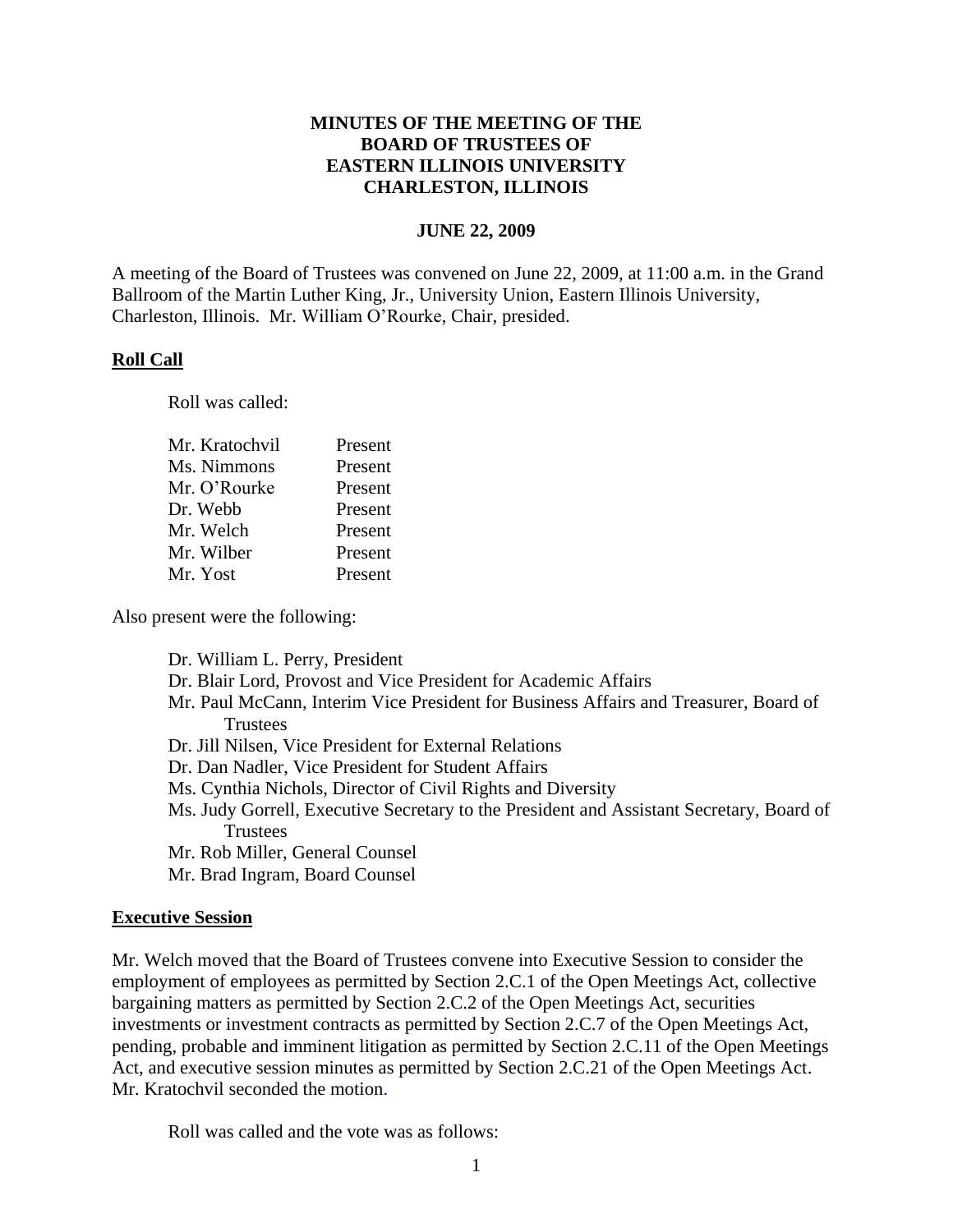| Mr. Kratochvil | Yes |
|----------------|-----|
| Ms. Nimmons    | Yes |
| Dr. Webb       | Yes |
| Mr. Welch      | Yes |
| Mr. Wilber     | Yes |
| Mr. Yost       | Yes |
| Mr. O'Rourke   | Yes |

Mr.Yost moved to return to Open Session. Dr. Webb seconded the motion.

Roll was called and the vote was as follows:

| Mr. Kratochvil | Yes |
|----------------|-----|
| Ms. Nimmons    | Yes |
| Dr. Webb       | Yes |
| Mr. Welch      | Yes |
| Mr. Wilber     | Yes |
| Mr. Yost       | Yes |
| Mr. O'Rourke   | Yes |
|                |     |

Motion carried.

The meeting was reconvened at 1:00 p.m.

## **Action Items**

1. Mr. Kratochvil moved to approve the minutes of the Board Meeting on April 21, 2009. Mr. Wilber seconded the motion.

Roll was called and the vote was as follows:

| Mr. Kratochvil | Yes |
|----------------|-----|
| Ms. Nimmons    | Yes |
| Dr. Webb       | Yes |
| Mr. Welch      | Yes |
| Mr. Wilber     | Yes |
| Mr. Yost       | Yes |
| Mr. O'Rourke   | Yes |
|                |     |

Motion carried.

2. Mr. Welch moved that the executive session minutes be submitted to the Board for approval. Disposition will follow at the next regularly scheduled meeting. Dr. Webb seconded the motion.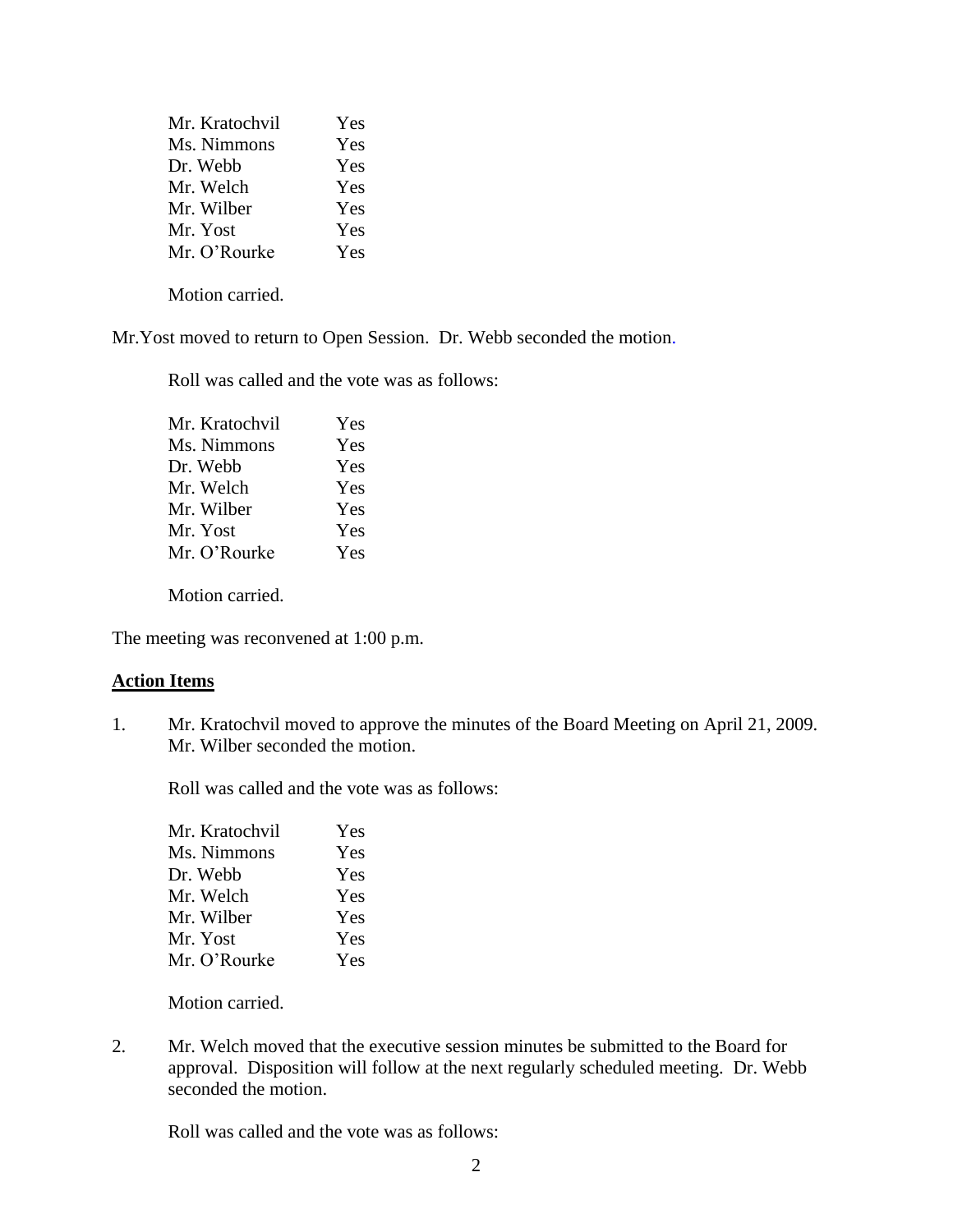| Mr. Kratochvil | Yes |
|----------------|-----|
| Ms. Nimmons    | Yes |
| Dr. Webb       | Yes |
| Mr. Welch      | Yes |
| Mr. Wilber     | Yes |
| Mr. Yost       | Yes |
| Mr. O'Rourke   | Yes |

2. Mr. Kratochvil moved to approve the University's FY 2010 financial plan. Ms. Nimmons seconded the motion.

Mr. McCann discussed the FY 2010 budget. The projected budget for FY 2010 is \$51,403,000 from state appropriations and a projection of \$55,014,000 in the income fund which is tuition and fees.

Roll was called and the vote was as follows:

| Mr. Kratochvil | Yes |
|----------------|-----|
| Ms. Nimmons    | Yes |
| Dr. Webb       | Yes |
| Mr. Welch      | Yes |
| Mr. Wilber     | Yes |
| Mr. Yost       | Yes |
| Mr. O'Rourke   | Yes |
|                |     |

Motion carried.

3. Mr. Yost moved to approve the University's FY 2011 appropriated and income fund budget recommendation. Mr. Kratochvil seconded the motion.

Roll was called and the vote was as follows:

| Yes |
|-----|
| Yes |
| Yes |
| Yes |
| Yes |
| Yes |
|     |

Motion carried.

4. Mr. Kratochvil moved to approve the adjustments to non-indentured reserves. Approval is requested in order to retain working capital allowances and adequate funds for repair/replacement of equipment and/or relevant facilities, and in accordance with Section V.G.5 of the Board of Trustees Regulations and Sections IV.A.1 and IV.C.2 of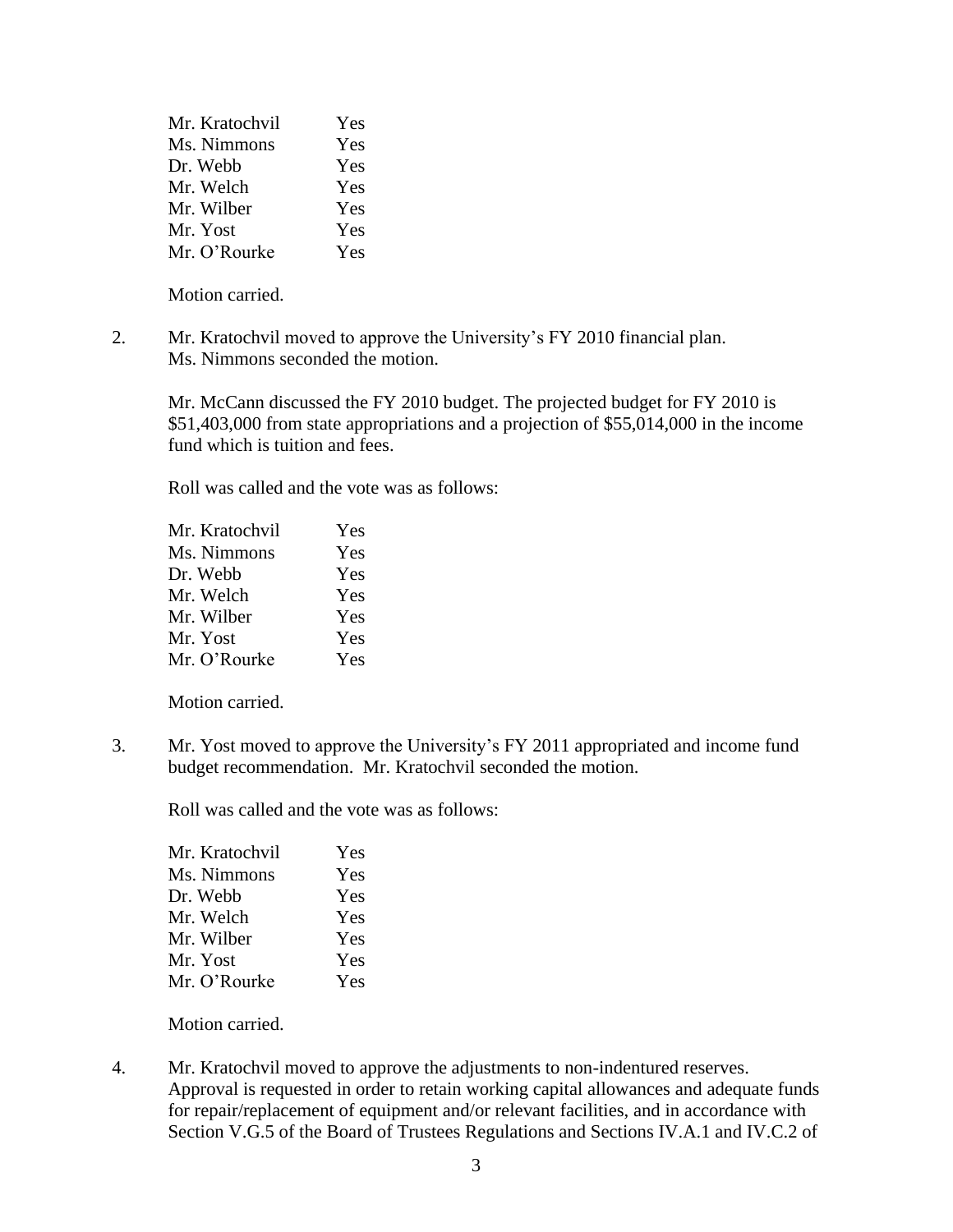the University Guidelines 1982, Board approval is requested to increase reserves as follows: Student Fee Programs/Services \$1,000,000; Student/Staff Programs/Services \$10,000; Educational Services \$15,000; Auxiliary Enterprises-Other \$260,000; Public Service \$5,000; Continuing Education (CC) \$4,000; Reserve for Student Health Insurance \$1,200,000; Auxiliary Enterprises-Textbook Rental Service \$1,500,000; and Capital Projects-Old Main Corridors \$500,000. Mr. Wilber seconded the motion.

Roll was called and the vote was as follows:

| Mr. Kratochvil | Yes |
|----------------|-----|
| Ms. Nimmons    | Yes |
| Dr. Webb       | Yes |
| Mr. Welch      | Yes |
| Mr. Wilber     | Yes |
| Mr. Yost       | Yes |
| Mr. O'Rourke   | Yes |
|                |     |

Motion carried.

5. Mr. Yost moved to approve the Design Services Contract for the renovation of the restroom areas in Lincoln Hall and for the sprinkler system installation and the fire alarm and electrical system upgrades. The recommended vendor is Moorhead – Gruber Architects, Champaign, IL, at a cost of \$298,980 including \$27,180 for contingencies. The fund source is local funds. Ms. Nimmons seconded the motion.

Roll was called and the vote was as follows:

| Yes |
|-----|
| Yes |
| Yes |
| Yes |
| Yes |
| Yes |
| Yes |
|     |

Motion carried.

6. Mr. Kratochvil moved to approve the Group Insurance Reimbursement to cover a shortfall in the State group insurance program. Eastern's prorated share of the shortfall is \$1,713,300. It is anticipated that Eastern's contribution for FY 2010 will be made in four (4) installments of \$428,325. The fund source is appropriated and local funds. Mr. Wilber seconded the motion.

| Mr. Kratochvil | <b>Yes</b> |
|----------------|------------|
| Ms. Nimmons    | Yes        |
| Dr. Webb       | Yes        |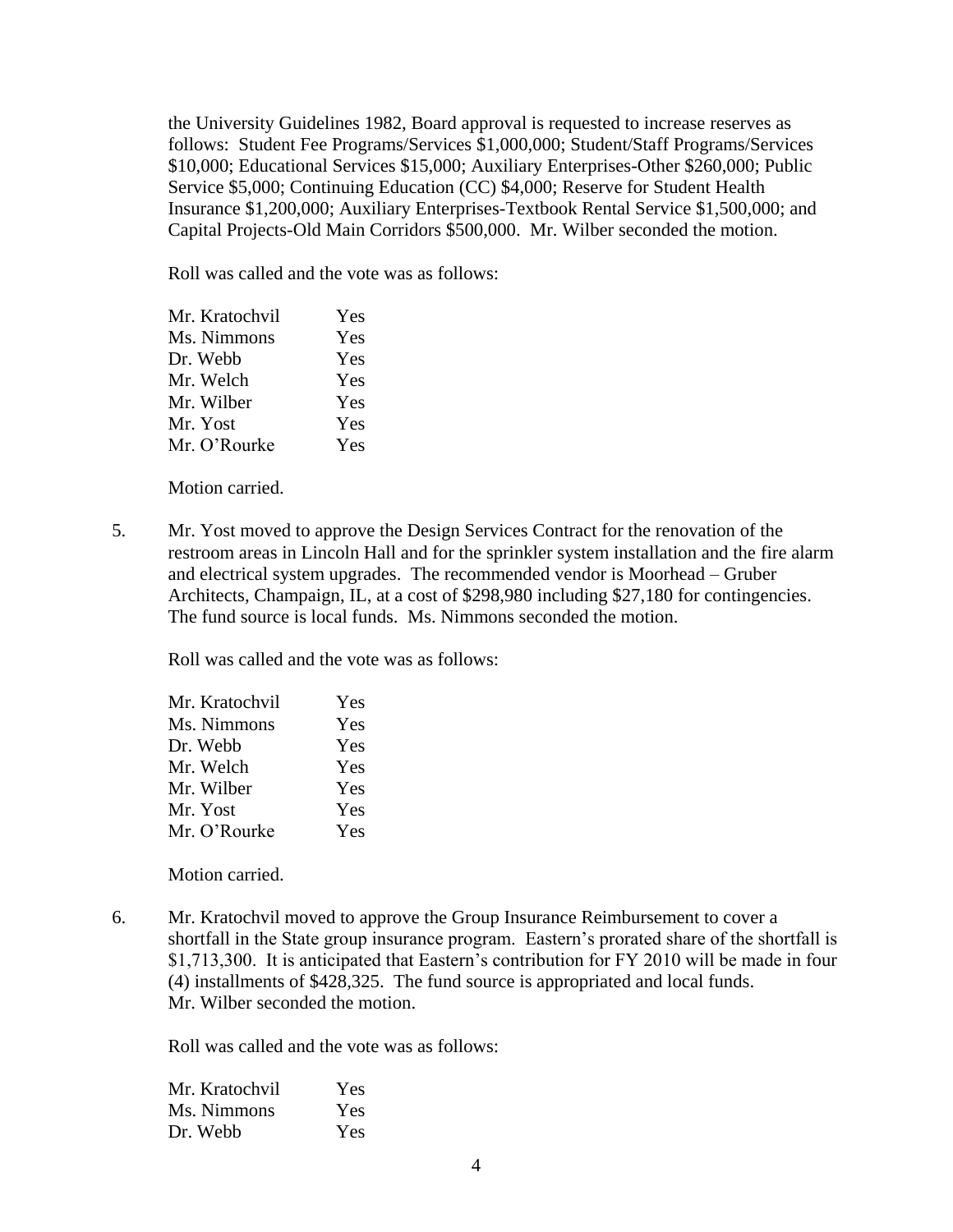| Mr. Welch   | Yes |
|-------------|-----|
| Mr. Wilber  | Yes |
| Mr. Yost    | Yes |
| Mr O'Rourke | Yes |

7. Mr. Kratochvil moved to approve the contract for the purchase and delivery of up to 16,000 tons of low-sulfur coal, freeze conditioning and back-hauling of coal waste for the period July 1, 2009 through June 30, 2010 at a cost not to exceed \$1,500,000. The recommended vendor is Coalsales, LLC, Evansville, IN, and the fund source is appropriated funds and local funds. Mr. Wilber seconded the motion.

Roll was called and the vote was as follows:

| Mr. Kratochvil | Yes |
|----------------|-----|
| Ms. Nimmons    | Yes |
| Dr. Webb       | Yes |
| Mr. Welch      | Yes |
| Mr. Wilber     | Yes |
| Mr. Yost       | Yes |
| Mr. O'Rourke   | Yes |
|                |     |

Motion carried.

8. Mr. Kratochvil moved to approve the Elevator Maintenance contract for a five (5) year period beginning July 1, 2009 through June 30, 2014 with the University's option to renew for an additional five (5) year period. The recommended vendor for this contract is United Laboratories of St. Charles, IL. Mr. Welch seconded the motion.

Roll was called and the vote was as follows:

| Mr. Kratochvil | Yes |
|----------------|-----|
| Ms. Nimmons    | Yes |
| Dr. Webb       | Yes |
| Mr. Welch      | Yes |
| Mr. Wilber     | Yes |
| Mr. Yost       | Yes |
| Mr. O'Rourke   | Yes |

Motion carried.

9. Mr. Kratochvil moved to approve the Energy Conservation Project, Phase III. Dr. Nilsen introduced Mr. Cameron Schilling who serves as legislative advisor to Governor Quinn. Mr. Schilling announced that the Governor signed Senate Bill 2009 and House Bill 1200. Under terms of this agreement, Honeywell International, Inc. will perform a campus-wide investment grade energy audit to identify energy conservation projects and the equipment and resources necessary for installation. The recommended vendor is Honeywell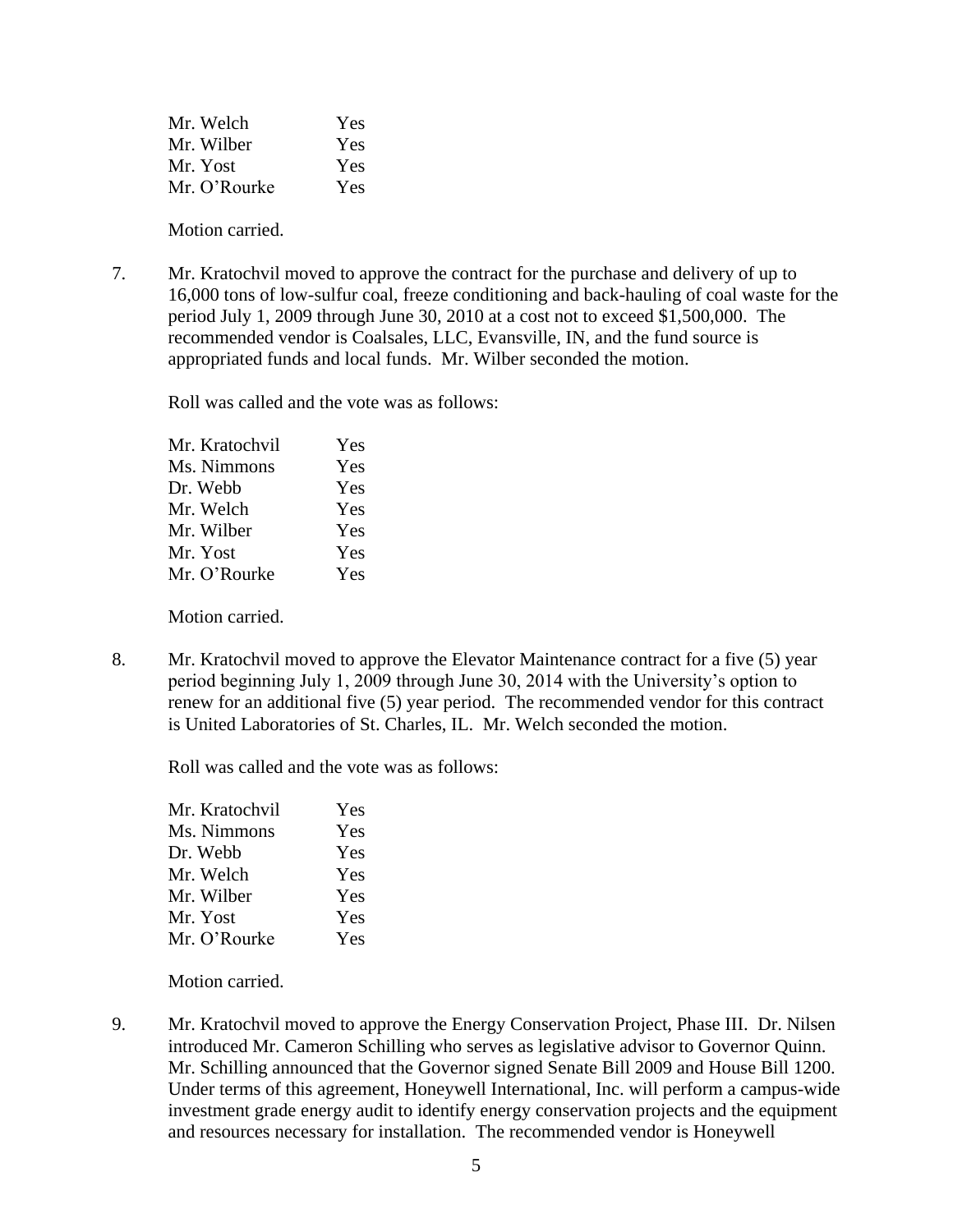International, Inc., Arlington Heights, IL, at a cost not to exceed \$600,000 \$80,000,000. The fund source is local funds.

At the conclusion of the energy audit, the University expects to enter into an energy service agreement with Honeywell International, Inc. for the construction and implementation of the energy conservation measures identified. The project will be designed to be self-funded over a period not to exceed 20 years. Under terms of the energy services agreement, and in accordance with Illinois law, Honeywell International, Inc. will guarantee that Eastern will attain annual energy or operational cost savings equal to or greater than the annual cost of financing the project. Annual energy savings of less than the guaranteed amount will be supplemented by Honeywell International, Inc. and used to repay amounts financed. Mr. Wilber seconded the motion.

Roll was called and the vote was as follows:

| Mr. Kratochvil | Yes |
|----------------|-----|
| Ms. Nimmons    | Yes |
| Dr. Webb       | Yes |
| Mr. Welch      | Yes |
| Mr. Wilber     | Yes |
| Mr. Yost       | Yes |
| Mr. O'Rourke   | Yes |
|                |     |

Motion carried.

10. Dr. Webb moved to approve the Natural Gas-Fired Steam Boiler Replacement Installation at a cost of \$590,000 which includes \$54,101 contingency. The recommended vendors are (Mechanical) Davis-Houk Mechanical, Urbana, IL, and (Electric) Anderson Electric, Inc., Mattoon, IL. The fund source is local funds. Mr. Wilber seconded the motion.

Roll was called and the vote was as follows:

| Yes |
|-----|
| Yes |
| Yes |
| Yes |
| Yes |
| Yes |
| Yes |
|     |

Motion carried.

11. Ms. Nimmons moved to approve the purchase of Parking Lot Repair and Maintenance at a cost of \$582,460 which includes \$52,952 contingency. This purchase item includes major repairs to the "W" parking lot located west of Lawson Hall, Buzzard North, 9<sup>th</sup> Street Hall and the UPD parking lots. The recommend vendor is Ne-Co Asphalt Company, Inc., Charleston, IL. Mr. Kratochvil seconded the motion.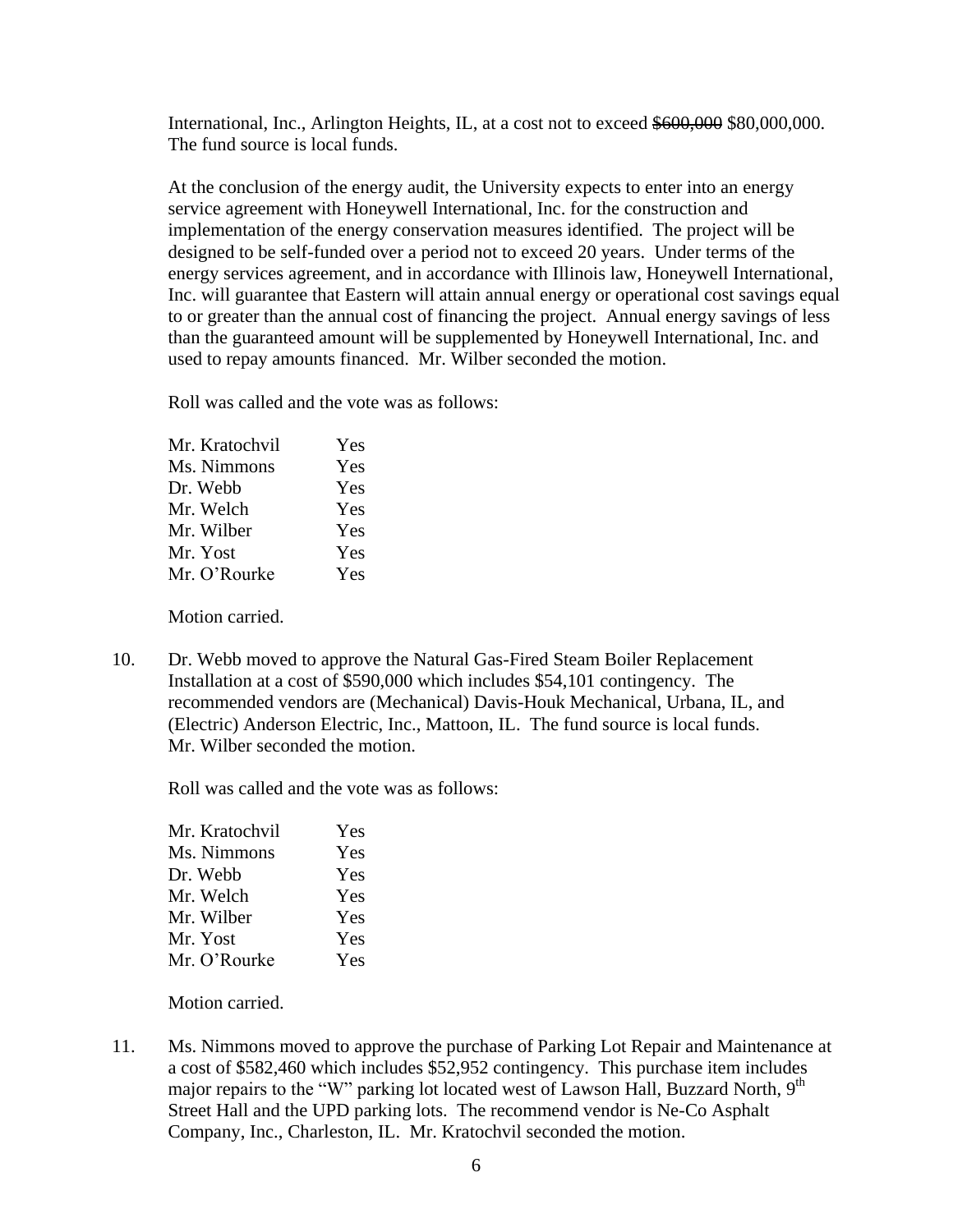Roll was called and the vote was as follows:

| Mr. Kratochvil | Yes |
|----------------|-----|
| Ms. Nimmons    | Yes |
| Dr. Webb       | Yes |
| Mr. Welch      | Yes |
| Mr. Wilber     | Yes |
| Mr. Yost       | Yes |
| Mr. O'Rourke   | Yes |

Motion carried.

12. Mr. Wilber moved to approve the Resolution Authorizing Financing of Energy Conservation Projects.

## **RESOLUTION AUTHORIZING FINANCING OF ENERGY CONSERVATION PROJECTS**

BE IT RESOLVED by the Board of Trustees of Eastern Illinois University in regular meeting assembled, that:

1. It is hereby determined to be desirable that the Board of Trustees of Eastern Illinois University (the *"Board"*) authorize the execution and delivery of an Installment Purchase Contract, and the issuance of Certificates of Participation (Energy Conservation Projects) in one or more series (the *"Certificates"*) in connection therewith, in order to provide funds to (i) construct a biomass-fueled combined heat and power facility and related improvements and other energy conservation measures as approved by the Board (collectively, the *"Improvements"*), (ii) fund the capitalized interest, if any, in an amount determined by the Treasurer of the Board, and (iii) pay the costs of issuing the Certificates. The Certificates shall be in an aggregate original principal amount not to exceed \$90,000,000 with a final maturity no later than April 1, 2029; provided however, if and only if the State University Certificates of Participation Act, HB 1200, (the *"Act"*) has become law, such final maturity shall be no later than April 1, 2039. The cost of the Improvements is estimated to be \$56,550,000 for the biomass-fueled combined heat and power facility and \$24,955,000 for the related improvements and other energy conservation measures.

2. U.S. Bank National Association, Chicago, Illinois, is hereby authorized to serve as Trustee.

3. Pursuant to the Board's existing contract, the firm of Chapman and Cutler LLP is hereby retained as Special Counsel and Disclosure Counsel to the Board.

4. Pursuant to the Board's existing contract, the firm of John S. Vincent & Company LLC is hereby retained as Financial Advisor for the preparation of the Preliminary Official Statement and final Official Statement and other matters related to the sale.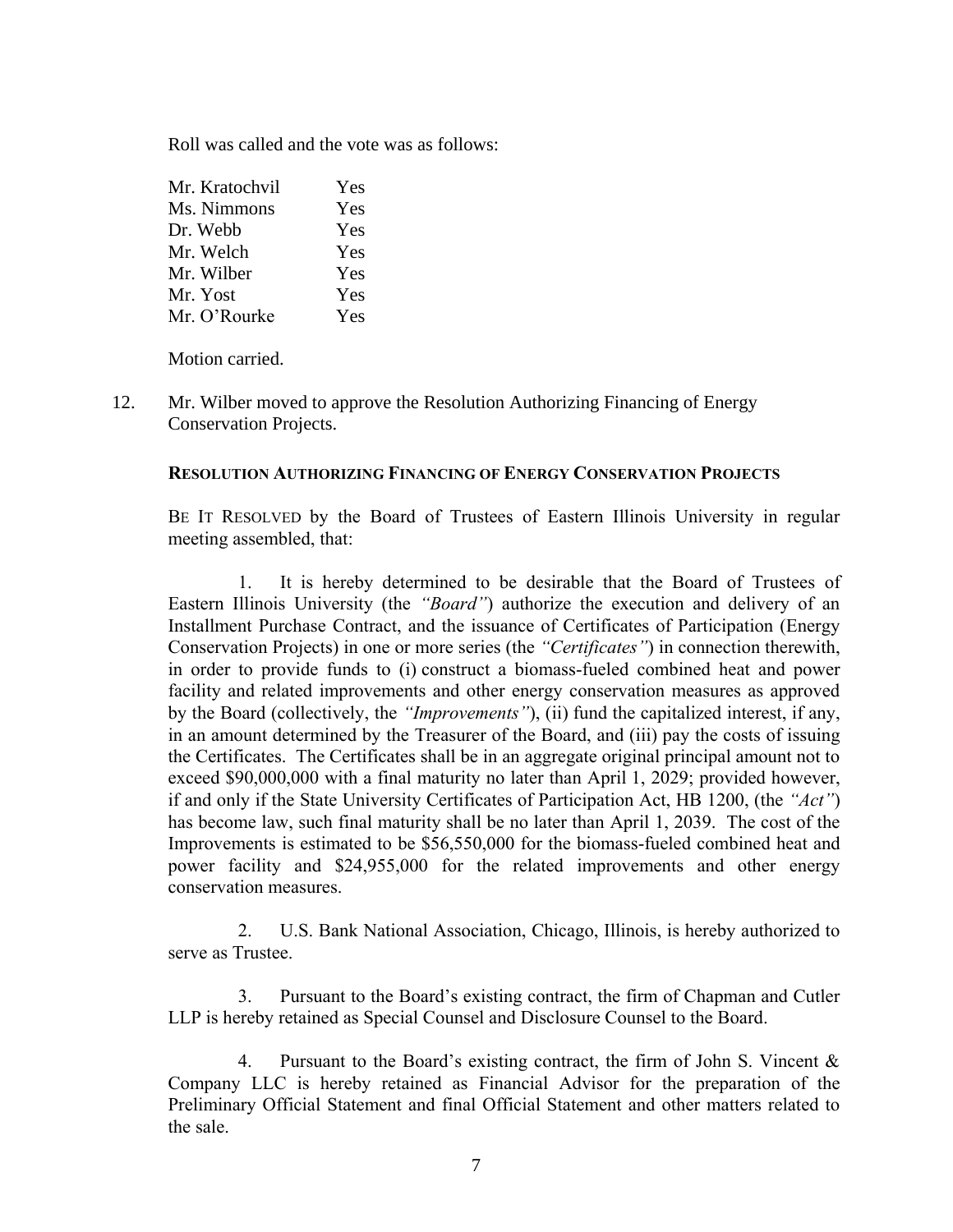5. Pursuant to the Board's existing contracts, the Board approves the sale of the Certificates to Edward D. Jones & Co., L.P. and Barclays Capital Inc. as co-senior managers, or to either of them as senior manager (the *"Underwriters"*) upon the terms set forth in the Certificate Purchase Agreement. Additional firms may be added as selling group members if the Treasurer deems it to be in the best interests of the Board. The price at which the Certificates will be sold by the Board to the Underwriters, exclusive of net original issue discount or premium, will be not less than 96.0% of the par amount of the Certificates, and the true interest cost of the Certificates will not exceed 6.25% if such Certificates are issued as tax-exempt and not to exceed 8.75% if such Certificates are issued as taxable. The Board approves the form of the Certificate Purchase Agreement, a copy of which is on file with the Secretary of the Board for recording. The Treasurer of the Board (or other appropriate officers of the Board) is hereby authorized and directed to execute the Certificate Purchase Agreement in the name of and on behalf of the Board in substantially the form presented at this meeting, or with such changes as may be approved by the officer of the Board executing the same, his/her execution thereof to constitute conclusive evidence of the Board's approval of all changes from the form thereof presented at this meeting.

6. The Board approves the preparation and distribution of a Preliminary Official Statement and an Official Statement in connection with of the sale of the Certificates. The Board approves the form of Preliminary Official Statement, a copy of which is on file with the Secretary of the Board for recording. The Treasurer of the Board (or other appropriate officer of the Board) is hereby authorized and directed to execute the Official Statement in the name of and on behalf of the Board in substantially the form of the Preliminary Official Statement presented to this meeting, with the addition of final terms of the Certificates and with such other changes as may be approved by the officer of the Board executing the same, his/her execution thereof to constitute conclusive evidence of the Board's approval of all changes from the form of the Preliminary Official Statement presented at this meeting.

7. The Board approves the form of the Installment Purchase Contract, Indenture of Trust, Acquisition Agreement and Continuing Disclosure Agreement. Copies of such documents are on file with the Secretary of the Board for recording. The appropriate officers of the Board are hereby authorized and directed to execute such documents in the name of and on behalf of the Board in substantially the forms presented to this meeting, or with such changes as may be approved by the officer or officers of the Board executing the same, his/her or their execution thereof to constitute conclusive evidence of the Board's approval of all changes from the forms thereof presented to this meeting.

8. The Board approves the purchase of certificate insurance for the Certificates, if determined by the Underwriters and Financial Advisor to be economical, and agrees to comply with the terms and provisions of such bond insurance if such terms are approved by the Treasurer of the Board to be in the best interests of the Board.

9. The final terms of the Certificates shall be approved by the Board Treasurer within the parameters set forth in this Resolution.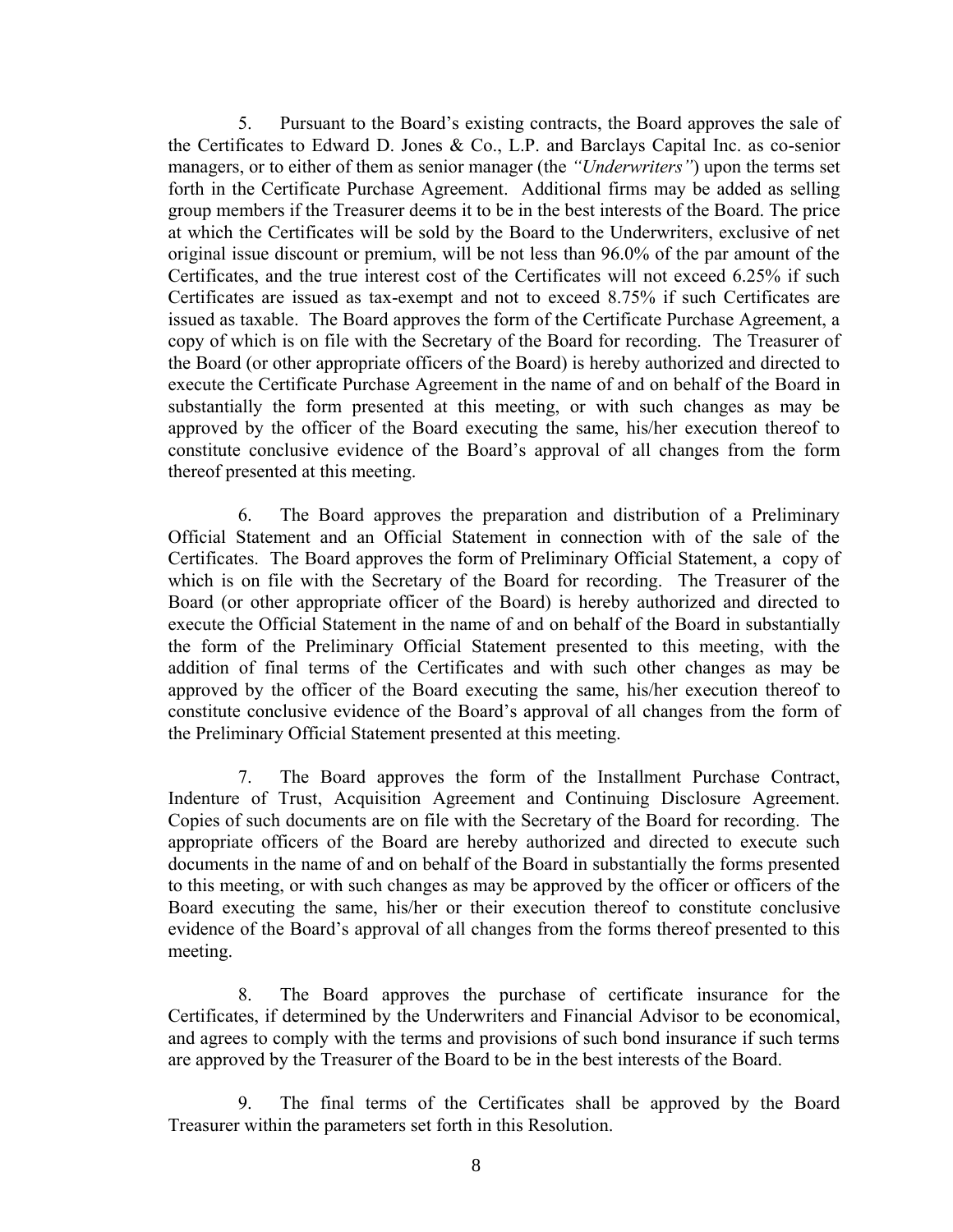10. The Board acknowledges that the Certificates will not be issued prior to complying with all necessary procedures and receiving all necessary approvals for the issuance of the Certificates and the acquisition and construction of the Improvements, including but not limited to, the approval of the Illinois Board of Higher Education, and, in the event the Act has become law, the requirements set forth in the Act.

11. The members, officers, agents and employees of the Board are hereby authorized and directed to do all such acts and to execute all such documents as may be necessary to carry out and comply with the provisions of this Resolution and with the actions of the members, officers, agents, and employees of the Board which are in conformity with the intent and purposes of this Resolution, whether heretofore or hereafter taken or done, which actions shall be and are ratified, confirmed and approved.

Mr. Kratochvil seconded the motion.

Roll was called and the vote was as follows:

| Mr. Kratochvil | Yes |
|----------------|-----|
| Ms. Nimmons    | Yes |
| Dr. Webb       | Yes |
| Mr. Welch      | Yes |
| Mr. Wilber     | Yes |
| Mr. Yost       | Yes |
| Mr. O'Rourke   | Yes |
|                |     |

Motion carried.

13. Mr. Yost moved to approve the Board Resolution on Out-of-State Tuition Levels.

## **RESOLUTION ON OUT-OF-STATE TUITION LEVELS**

BE IT RESOLVED, by the board of Trustees of Eastern Illinois University in regular meeting assembled, that

1. The Enrollment Enhancement Tuition program is hereby extended to undergraduate international students. Effective Fall 2010, new entering highachieving/talented out-of-state students participating in the enrollment enhancement program will pay an alternative tuition rate of 1.0 times the then current in-state undergraduate tuition rate; and

2. Effective Fall 2010, new entering and continuing out-of-state graduate students, both domestic and international, will pay an out-of-state tuition rate which shall be set at 2.7 times the then current in-state graduate tuition rate.

Ms. Nimmons seconded the motion.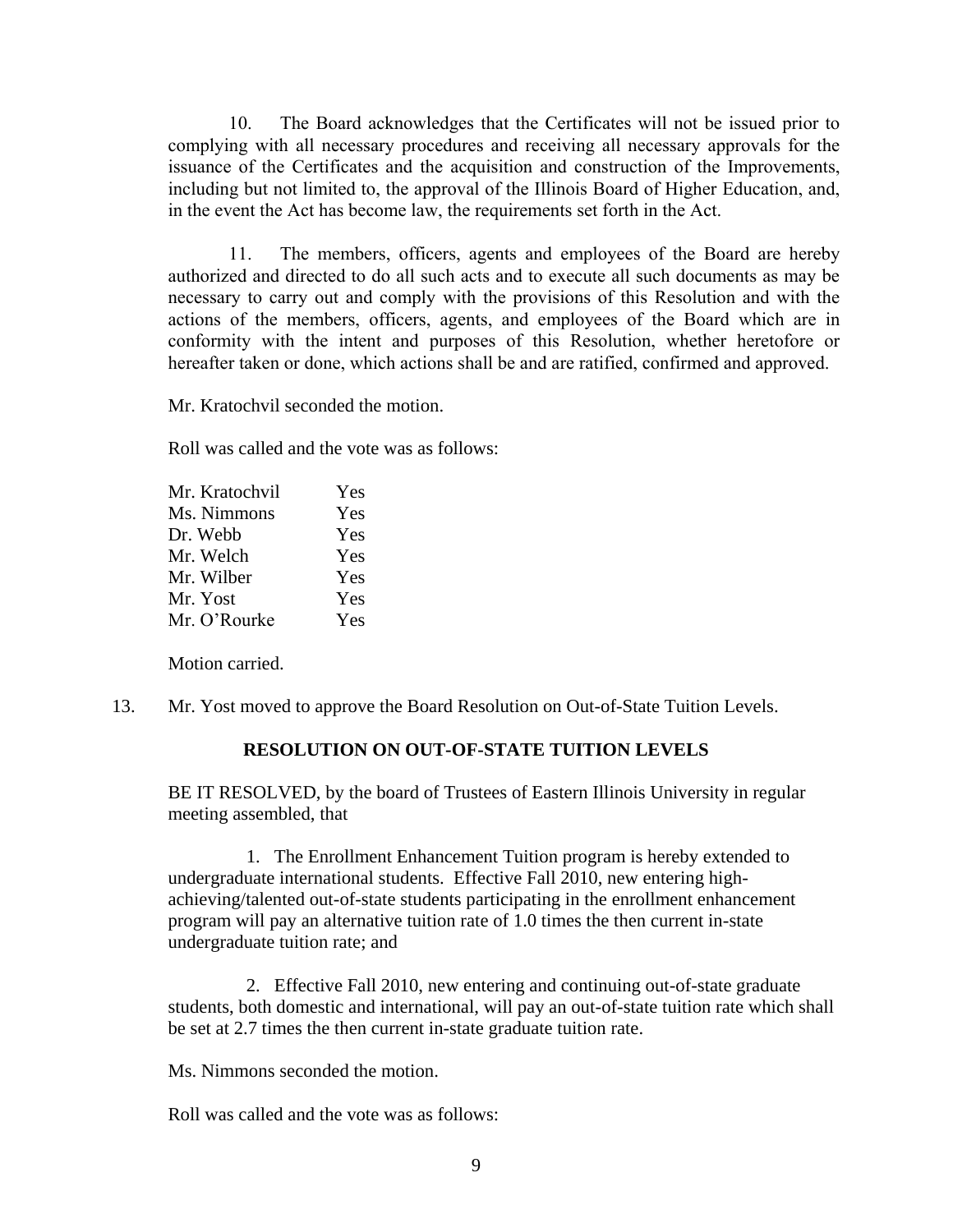| Mr. Kratochvil | Yes |
|----------------|-----|
| Ms. Nimmons    | Yes |
| Dr. Webb       | Yes |
| Mr. Welch      | Yes |
| Mr. Wilber     | Yes |
| Mr. Yost       | Yes |
| Mr. O'Rourke   | Yes |

14. Mr. Kratochvil moved to approve the Laborers' International Union of North America, Local #159 Successor Agreement. A tentative agreement was reached between the parties on April 15, 2009 to renew and amend the wage provisions of the agreement. The Laborers ratified the agreement on April 28, 2009. The parties agreed to minor language changes, a wage package and a two (2) year agreement. The parties agreed to a two and one-half  $(2 \frac{1}{2})$  percent wage increase effective July 1, 2009 and a two and one-half  $(2 \frac{1}{2})$ percent wage increase effective July 1, 2010. Mr. Wilber seconded the motion.

Roll was called and the vote was as follows:

| Mr. Kratochvil | Yes |
|----------------|-----|
| Ms. Nimmons    | Yes |
| Dr. Webb       | Yes |
| Mr. Welch      | Yes |
| Mr. Wilber     | Yes |
| Mr. Yost       | Yes |
| Mr. O'Rourke   | Yes |

Motion carried.

15. Mr. Kratochvil moved to approve the Plumbers and Steamfitter Local #149 of the United Association AFL-CIO Successor Agreement. The parties reached a tentative agreement on March 24, 2009. Plumbers and Steamfitter Local #149 ratified the agreement on April 28, 2009. The new two (2) year agreement will take effect June 1, 2009 and will expire May 31, 2011. Ms. Nimmons seconded the motion.

Roll was called and the vote was as follows:

| Mr. Kratochvil | <b>Yes</b> |
|----------------|------------|
| Ms. Nimmons    | Yes        |
| Dr. Webb       | Yes        |
| Mr. Welch      | <b>Yes</b> |
| Mr. Wilber     | Yes        |
| Mr. Yost       | Yes        |
| Mr. O'Rourke   | Yes        |
|                |            |

Motion carried.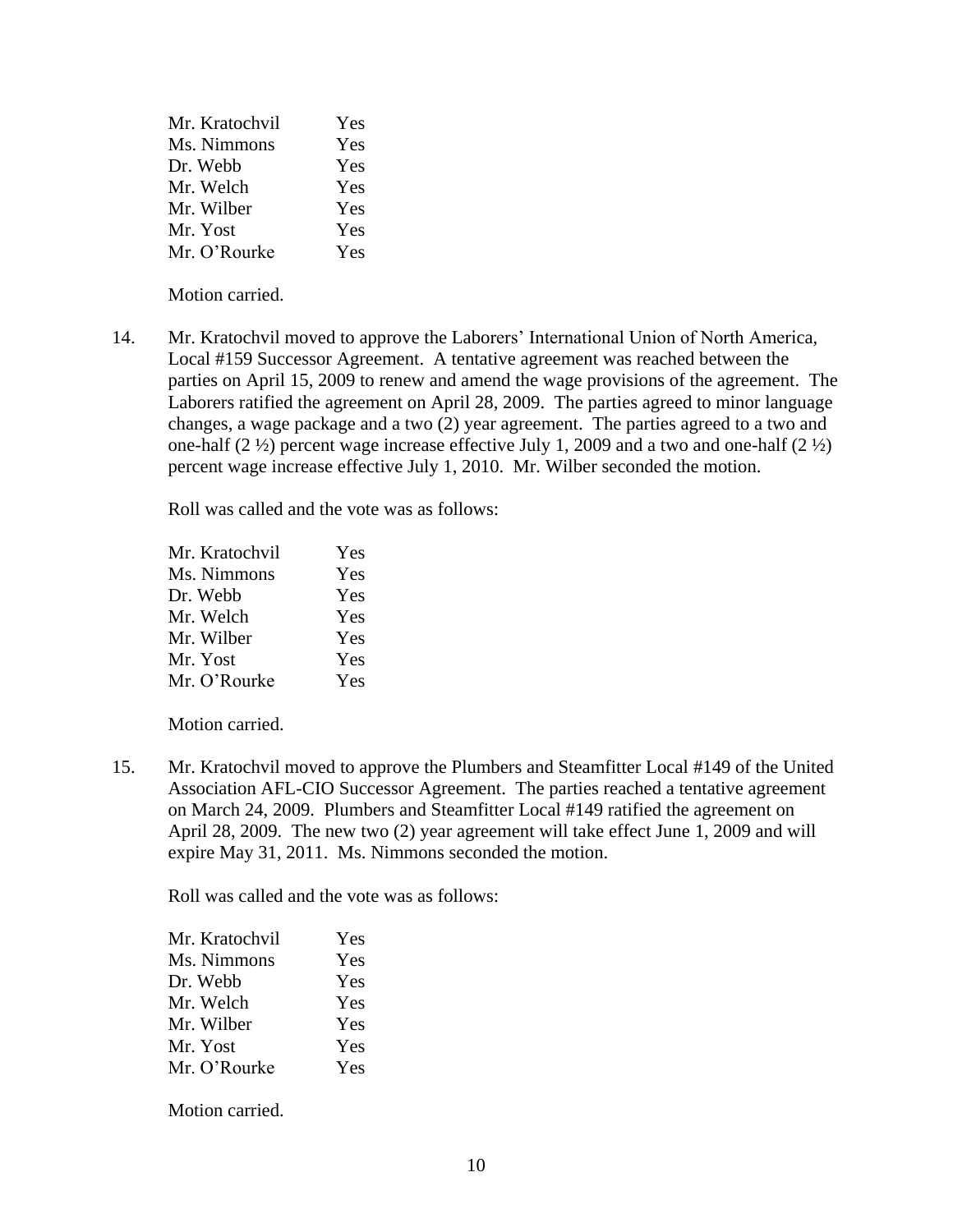16. Mr. Kratochvil moved to approve the International Union of Operating Engineers Local #399 Successor Agreement. A tentative agreement was reached between the parties on June 9, 2009 to renew and amend the wage provisions of the agreement. Local #399 ratified the agreement on June 16, 2009. The parties agreed to minor language changes, a wage package and a two (2) year agreement. The parties agreed to a two and one-half  $(2 \frac{1}{2})$  percent wage increase effective August l, 2009 and a two and one-half  $(2 \frac{1}{2})$ percent wage increase effective August 1, 2010. Ms. Nimmons seconded the motion.

Roll was called and the vote was as follows:

| Mr. Kratochvil | Yes |
|----------------|-----|
| Ms. Nimmons    | Yes |
| Dr. Webb       | Yes |
| Mr. Welch      | Yes |
| Mr. Wilber     | Yes |
| Mr. Yost       | Yes |
| Mr. O'Rourke   | Yes |

Motion carried.

17. Mr. Wilber moved to approve the naming of Room 2210 in the Doudna Fine Arts Center in honor of Dean James K. Johnson's long tenure and service to Eastern Illinois University. Mr. Kratochvil seconded the motion.

Roll was called and the vote was as follows:

| Mr. Kratochvil | Yes |
|----------------|-----|
| Ms. Nimmons    | Yes |
| Dr. Webb       | Yes |
| Mr. Welch      | Yes |
| Mr. Wilber     | Yes |
| Mr. Yost       | Yes |
| Mr. O'Rourke   | Yes |
|                |     |

Motion carried.

18. Mr. Wilber moved to adopt the commendation presented to Mr. Roger Kratochvil. Ms. Nimmons seconded the motion.

# **Commendation Presented to Roger L. Kratochvil**

WHEREAS, Roger L. Kratochvil has devoted his career to education in Illinois, from his days as a high school teacher, principal, athletic director, guidance counselor, and coach of baseball, football and basketball; and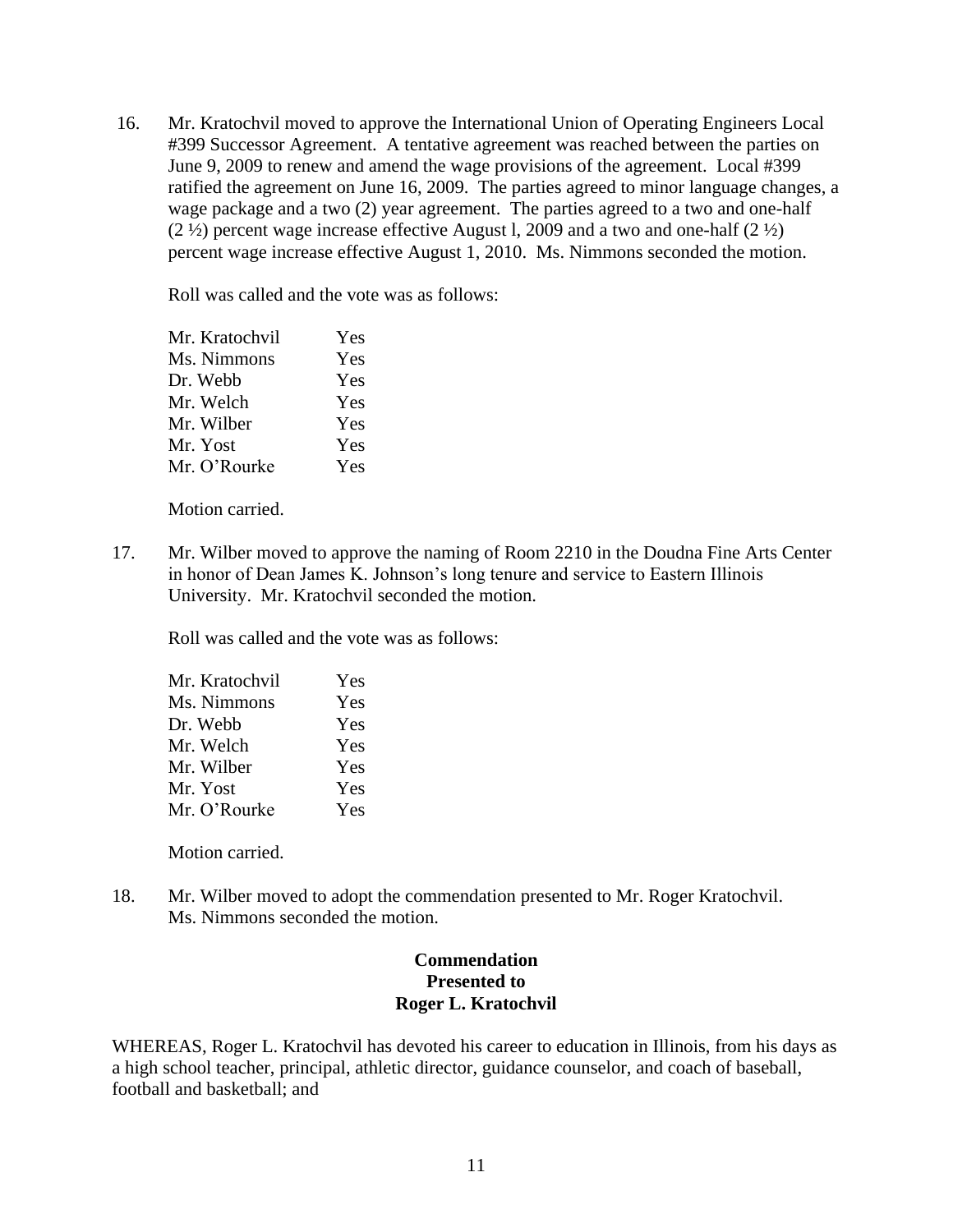WHEREAS, Mr. Kratochvil has been -- and continues to be -- a great ambassador for the community through his service in numerous professional and community organizations, including the city government of Mt. Olive, the Mt. Olive Academic Foundation, and the Macoupin County Housing Authority; and

WHEREAS, Mr. Kratochvil has provided invaluable support to Eastern Illinois University as both a loyal and dedicated alumnus and as an August, 2004 gubernatorial appointee to the University's Board of Trustees; and

WHEREAS, Mr. Kratochvil's extensive service to the Board has included guiding the Board as its chairman from April 2008 to April 2009, a period in which the University celebrated the opening and dedication of its newly renovated Doudna Fine Arts Center and began construction on a long-awaited permanent home for its Textbook Rental Service;

NOW, THEREFORE, BE IT RESOLVED THAT the members of the Eastern Illinois University Board of Trustees, along with the University's administrators, faculty, staff and students, do hereby express their utmost gratitude to Roger L. Kratochvil for his dedicated service to education, Eastern Illinois University, and the people of Illinois, and do hereby thank him for his past, present and future service to Eastern Illinois University and the community at large.

Roll was called and the vote was as follows:

| Mr. Kratochvil | Yes |
|----------------|-----|
| Ms. Nimmons    | Yes |
| Dr. Webb       | Yes |
| Mr. Welch      | Yes |
| Mr. Wilber     | Yes |
| Mr. Yost       | Yes |
| Mr. O'Rourke   | Yes |

Motion carried.

## **Information Items**

## President's Report

Dr. Perry congratulated Dean Johnson on his retirement, and asked Dr. Lord to provide an overview of the first year in the Doudna Fine Arts Center.

Dr. Lord also extended his thanks and congratulations to Dean Johnson for his time at Eastern Illinois University, and asked Dean Johnson to give a presentation on the Doudna Fine Arts Center.

Dean Johnson presented a video, designed by Stacia Lynch, entitled "A Year in Review". Dean Johnson also thanked several people on campus for their hard work and contributions to the Doudna Fine Arts Center. He mentioned numerous events that have taken place in the Doudna over the last year including the dedication of Ruth Duckworth's artwork, Mavis Staples' performance at the Doudna rededication ceremony, the Embarras Valley Film Festival, the James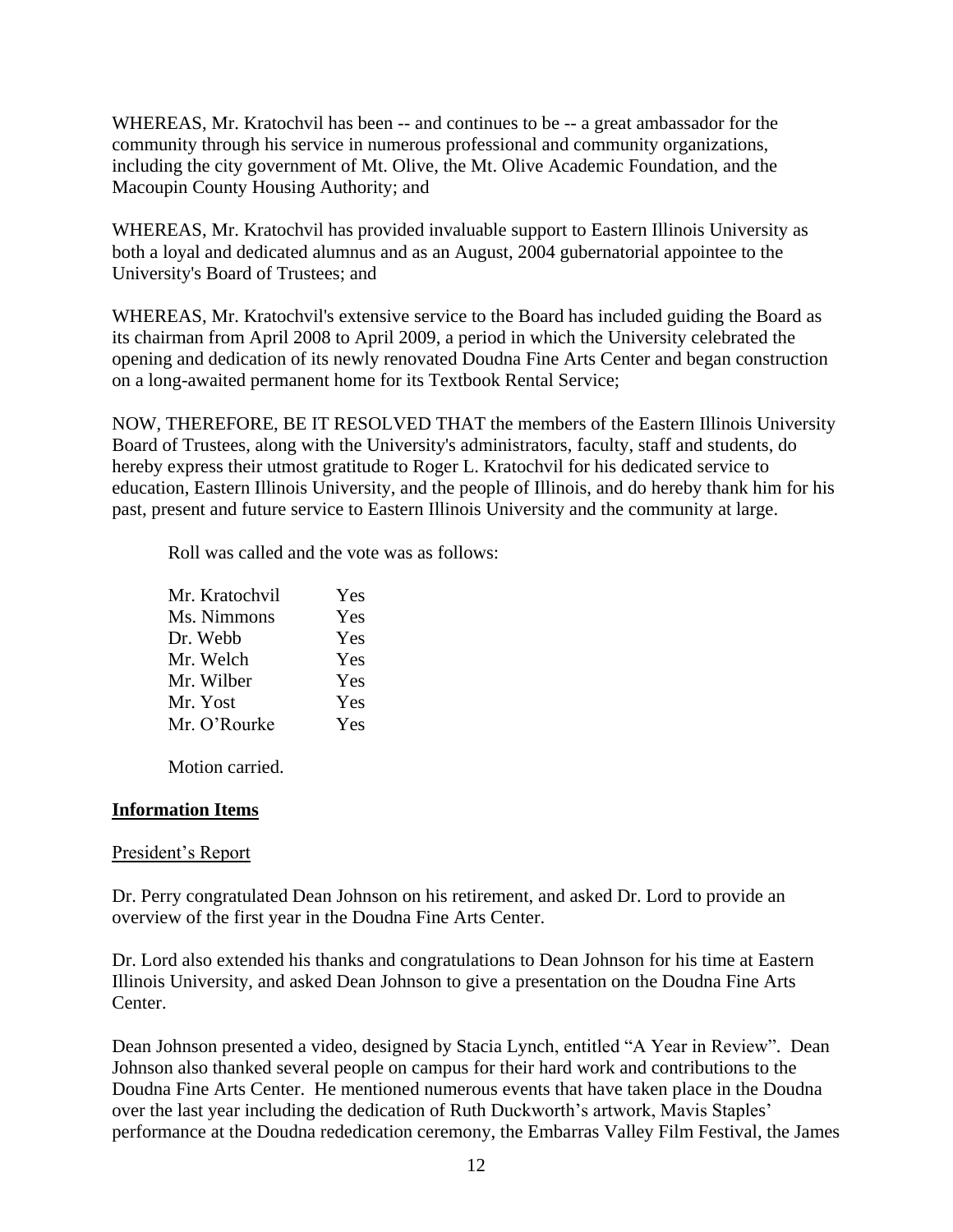Jones lecture series, and many other marquee events. Dean Johnson also mentioned several events that are coming up in the next year such as a summer film & dance workshop, and the first year of what will become an annual design symposium.

# Report from the Board Chair

Mr. O'Rourke thanked Dean Johnson for his many years of service to Eastern Illinois University, and also thanked Roger Kratochvil for his service as the previous Board Chairman. He also mentioned the upcoming EIU Panther Club golf outing in Springfield, IL.

# Committee Reports

- Executive Committee Mr. O'Rourke reported that Dr. Perry gave the committee a brief outline of what will be discussed at the Board Retreat scheduled for the end of July. The committee also discussed the campaign for Eastern, the renewable energy center, and funding for the Monetary Award Program and the Illinois Scholarship Commission.
- Board Regulations No report.
- Board Relations Committee No report.
- Finance/Audit Committee Dr. Webb reported that he met with a representative from the university's outside audit firm regarding fraud or collusion within the university, and fraud or collusion among members of the Board.
- Academic and Student Affairs Committee No report.

## Reports from Constituencies

- Student Government – Levi Bulgar expressed his appreciation to the Board for his time as student trustee and also as Executive Vice President of Student Government. This will be Mr. Bulgar's final report to the Board, as he was among the graduating class of 2009. Mr. Bulgar congratulated the Board and the university on receiving final approval for the renewable energy center, and thanked Eric Wilber for his efforts, along with the student action team, in coordinating a letter writing campaign to the state legislature. Mr. Bulgar mentioned that Student Government is in the initial planning stages for this year's First Night celebration. He reported that there has been increased interest in this event in terms of financial donations, support from faculty, staff and administration, and the entire Eastern community. Mr. Bulgar also shared that he is pleased to have been a part of the Doudna Fine Arts Center rededication events, and feels that the Doudna is more than just a building on campus.

## **SUMMARY OF PURCHASES \$100,000 - \$249,999**

| Vendor             | Type of Purchase                       | <b>Bids</b> | Amount    |
|--------------------|----------------------------------------|-------------|-----------|
| Harris Corporation | <b>Broadcast Video Server for WEIU</b> |             | \$125,310 |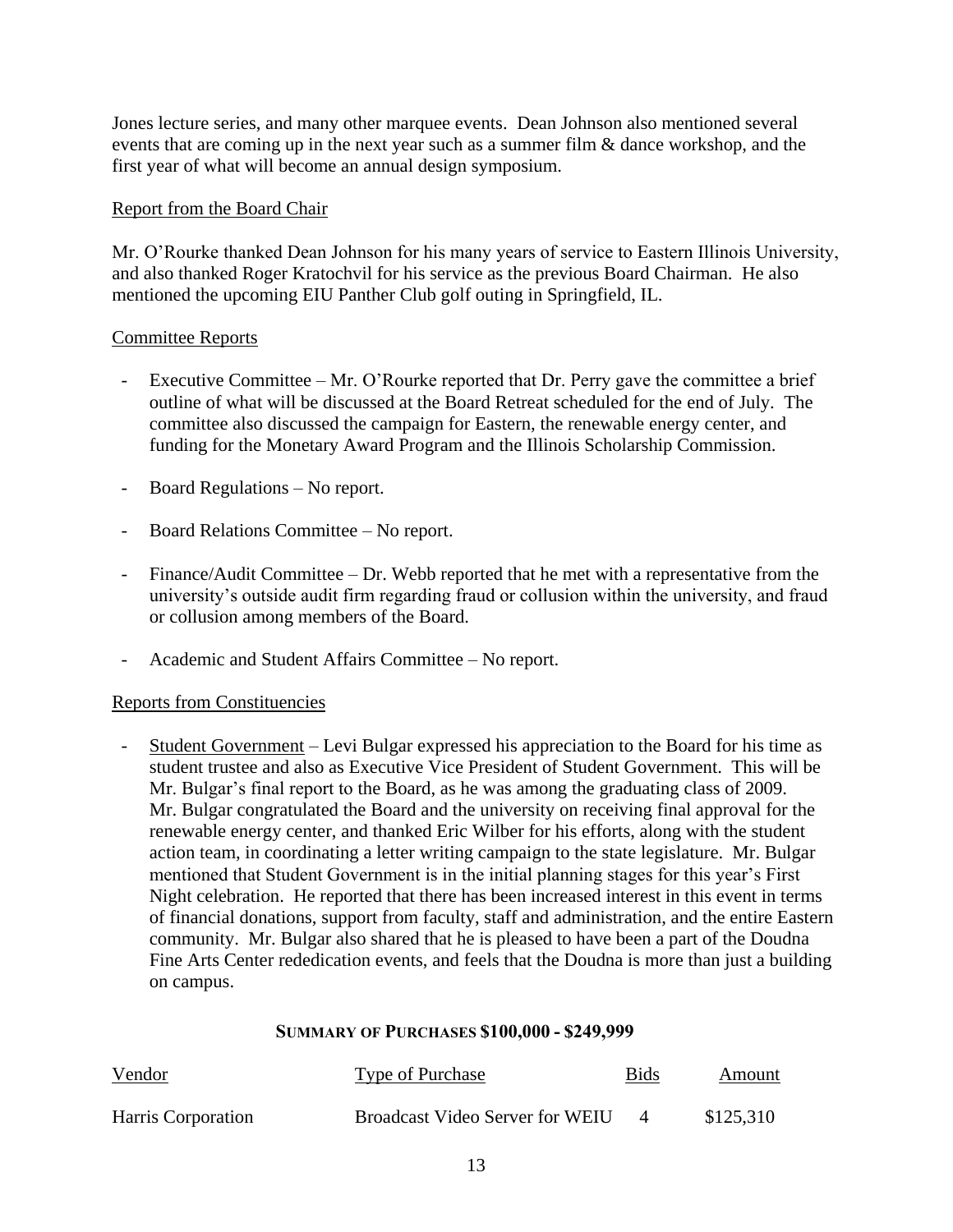| <b>Correctional Industries</b>    | Assorted residence hall furniture for a<br>University Court, Greek Court 1A<br>and Andrews Hall.                                                                            |              | 154,224                    |
|-----------------------------------|-----------------------------------------------------------------------------------------------------------------------------------------------------------------------------|--------------|----------------------------|
| The AME Group                     | Contractual services for the period<br>July 1, 2009 through June 30, 2010<br>for computer installation, maintenance,<br>trouble-shooting, etc., on as "as needed<br>basis". | $\mathbf b$  | 138,684                    |
| <b>KAM</b> Services               | Asbestos abatement as needed for<br>various campus projects for the<br>period July 1, 2009 through June 30,<br>2010.                                                        | b            | 150,000<br>(Not to Exceed) |
| <b>Moorhead-Gruber Architects</b> | Architectural/engineering design<br>services for the proposed installation<br>of a sprinkler system and new fire<br>alarm system in Stevenson Hall.                         | $\mathbf{c}$ | 164,000                    |
| <b>SunGard Higher Education</b>   | Consulting services for the Banner<br>Component Systems for the period<br>July 1, 2009 through June 30, 2010.                                                               | d            | 118,000<br>(Not to Exceed) |
| Effingham Clay Service Co.        | Annual supply of regular ethanol<br>blended unleaded gasoline for use<br>in University vehicles.                                                                            | b            | 245,000                    |
| <b>University Union Bookstore</b> | Apple computers, software and<br>maintenance for the Center for<br>Academic Technology Support.                                                                             | e            | 185,108                    |
| <b>Continental Resources</b>      | Sun StorageTek equipment, software 2<br>licenses, maintenance, etc.                                                                                                         |              | 184,500                    |

a. Bidding is not required for procurements made from Correctional Industries per Illinois Procurement Code, Section 526.2043.

b. Renewal of an existing agreement.

c. Vendor selection made in accordance with the Qualifications Based Section (QBS) Act.

d. Sole source purchase of consulting services for proprietary software already in use on campus.

e. Purchase made in accordance with an agreement between EIU Bookstore and Apple Computers.

#### **Other Matters**

- Mr. Yost mentioned the grand opening and dedication of the Lifespan Center in Mattoon. He thanked Executive Director Dee Braden and Board President Tim Gover for their efforts in moving this project forward.